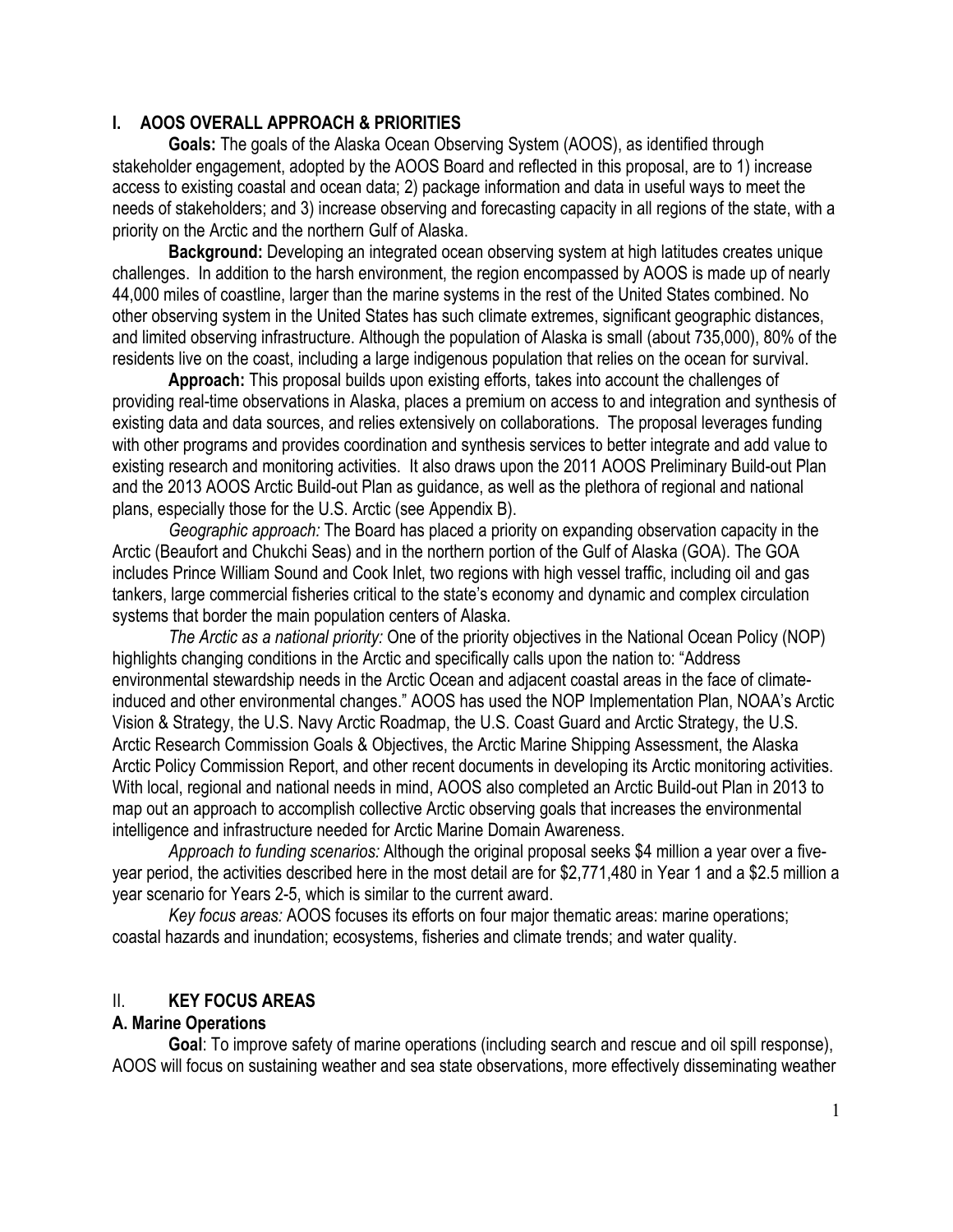information to users, and developing related information and decision support tools for stakeholders, especially related to the emerging Arctic Marine Highway.

**Audience and Benefits**: Alaska's marine operations and stakeholders are diverse, ranging from oil tankers and container ships to ferries, commercial and charter fishing boats, recreation vessels and marine subsistence users. Weather conditions change quickly, are locally specific, and are not always captured by Alaska's limited coastal and marine weather stations. The state is home to a \$6 billion fishing industry, offshore oil exploration in Cook Inlet and the Arctic, a Marine Highway System serving local and visitor traffic, and cruise ships carrying a million passengers per year. Ninety-five percent of Alaska's goods cross Cook Inlet, navigating through dynamic sea ice and extreme tidal and circulation variation, to arrive at the Port of Anchorage. As Arctic sea ice retreats and the Northwest and Northern Route passages stay icefree for longer periods, more vessels will pass through Alaskan waters, take shipments to international destinations or tour the Arctic for recreation. Representative stakeholders include commercial fishermen and recreational boaters, subsistence users, port and harbor managers, local citizen advisory groups and communities, regional research institutes, federal and state agencies and industrial interests including offshore oil and gas companies.

### **B. Coastal Hazards and Inundation**

**Goal**: To improve the ability to forecast and plan for changing storm and sea ice conditions and their impacts on coastal communities and habitats, AOOS will focus on increasing water level and wave observations and related products for stakeholder decision-making.

**Audience and Benefits**: The impacts of climate change have become readily apparent in Alaska. As our nation's only Arctic state, Alaska is experiencing dramatic reductions in sea ice cover, increased storm surge, thawing coastal permafrost, and consequent coastal erosion and infrastructure damage. These conditions are endangering coastal communities, most of which are home to Alaska Natives. In a statewide assessment by the Government Accounting Office in 2003, flooding and erosion affects 184 out of 213 Native villages, 31 of which are considered to be in imminent danger. Many may require expensive engineering fixes or community relocation. Meanwhile, better forecasting for storm surge and inundation is needed to help local people prepare for dangerous storm events. The need for wave buoys and water level sensors has been loudly voiced and documented in both state and national plans. Despite this, NOAA's National Data Buoy Center (NDBC) has struggled to maintain existing buoys in Alaska, and several key buoys are no longer operational. Stakeholders include coastal subsistence communities including the Yukon-Kuskokwim, Bering Strait, Northwest Arctic and North Slope regions, as well as oil and gas companies active in offshore drilling and exploration, agency managers, the U.S. Army Corps of Engineers, National Weather Service forecasters, shippers, fishermen, and the U.S. Coast Guard.

### **C. Ecosystems, Fisheries and Climate Trends**

**Goal:** To understand marine climate variability and ecosystem change in the long term, as well as how local conditions affect ocean circulation and ecosystem productivity in the short term, AOOS will build upon and leverage existing programs to develop an integrated network of physical, chemical, biological and community-based ocean observations and a synthesized State of Alaska's Coasts and Oceans Report.

**Audience and Benefits**: Alaska's coastal waters support a rich and diverse ecosystem, home to one of the world's largest fisheries, as well as abundant populations of pelagic and migratory seabirds and protected marine mammals. Ecosystem change in Alaska has direct social and economic implications that are likely to be more profound with the advances of climate change. Representative stakeholders include the fishing industry (commercial and recreational), federal and state management entities, subsistencebased communities, and academic and agency researchers.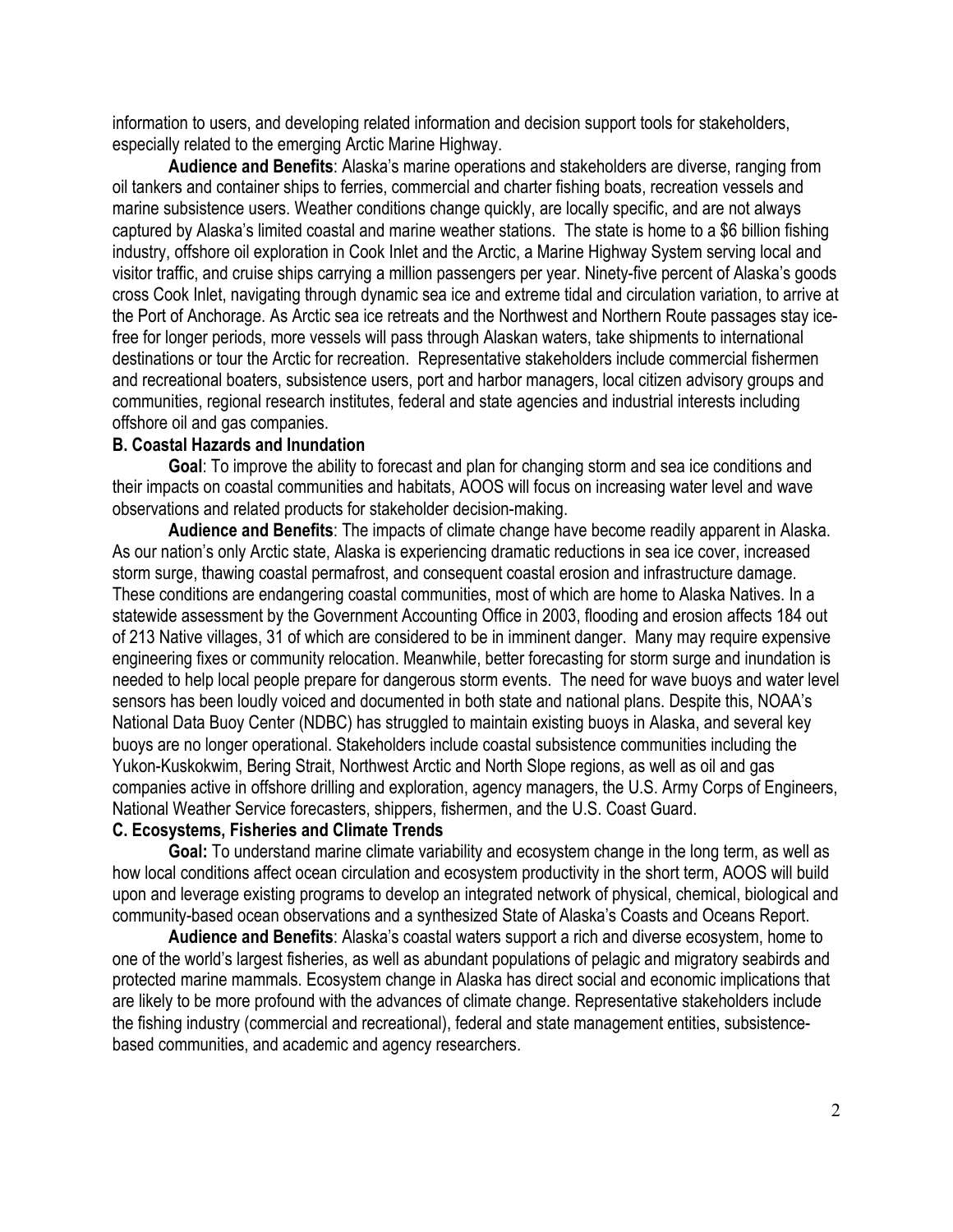# **D. Water Quality**

**Goal:** To understand and respond to current and future changes to Alaska's marine waters, AOOS will support monitoring of ocean acidification and marine debris and explore opportunities for providing data products and decision-support tools for contaminants and watershed/ocean linkages.

**Audience and Benefits:** Ocean acidification (OA) has emerged as a potentially high impact issue in Alaska, with the relatively shallow shelf seas in the northern Gulf of Alaska, the Bering Sea, and the Chukchi Sea already experiencing seasonal OA manifestations. Given the productivity of the Alaskan marine environment, increased acidity could lead to significant ecosystem effects, with wide-reaching environmental and economical impacts. There is also increasing concern over industrial activities affecting Alaska's freshwater and marine ecosystems, including potential mercury contamination of Alaska fish. In Southeast Alaska, neighboring Canadian mining activities have raised worries about the impacts of a minewaste breach on transboundary waters that pass through Alaska. Representative stakeholders include the fishing industry, federal and state management entities, policy makers, emergency responders, academic and agency researchers, and local residents.

# **III. REGIONAL GOVERNANCE & MANAGEMENT SUBSYSTEM**

The Alaska Ocean Observing System (AOOS) is the regional association for Alaska as part of the national Integrated Ocean Observing System (IOOS). Within AOOS are three geographically, culturally and economically diverse regional coastal and ocean observing sub-systems (Gulf of Alaska, Bering Sea/Aleutian Islands and Arctic). AOOS began in July 2003 as a consortium of partners operating under a Memorandum of Agreement (adopted in 2005, and revised 2009, see www.aoos.org). It is the intent of AOOS to become formally certified in 2016 as the Regional Association for Alaska. All of the activities described below will be conducted in Year 1.

- *Board:* AOOS is governed by a Board of Directors, currently made up of 19 federal and state agencies, research entities, and private sector organizations (see www.aoos.org for members). Once the membership reaches 25 or more members, the Board may choose to elect a subset of members to serve as directors. An Executive Committee, made up of the AOOS officers and a representative of the fiscal sponsor, acts on behalf of the AOOS Board between meetings.
- *Committees and Advisory Groups:* AOOS uses one standing committee and numerous ad hoc committees and working groups for guidance. The Data Management Advisory Committee (DMAC) is composed of technical experts, including both data users and providers, and provides technical advice to the AOOS Data Team and program staff. Ad hoc advisory groups are topic or regionally specific and convened as needed.
- *Program staff:* AOOS currently employs three full-time staff: an Executive Director, a Director of Operations and Development, and a Program Coordinator. A fourth half-time staff member is the Director of Special Projects. AOOS is also contributing FY 2015 funds in to support a full-time Alaska Sea Grant coastal resilience position, and future funding may be desirable. Staff members manage all program components, engage with stakeholders to identify program requirements, implement the observing system with contractors to meet stakeholder needs, work with the data team to develop products for users, and collaborate with other regional, national and international ocean observing initiatives, including the national IOOS office and other IOOS Regional Associations.
- *Fiscal sponsor:* The Alaska SeaLife Center, an incorporated nonprofit, acts on behalf of AOOS as its fiscal sponsor, and performs all its legal, financial and administrative functions. The fiscal sponsor fee is based on the direct costs of those services.
- *Alaska regional partnerships and collaborations*. Numerous collaborative initiatives have begun in Alaska designed to inform or guide science or resource management issues, particularly in the face of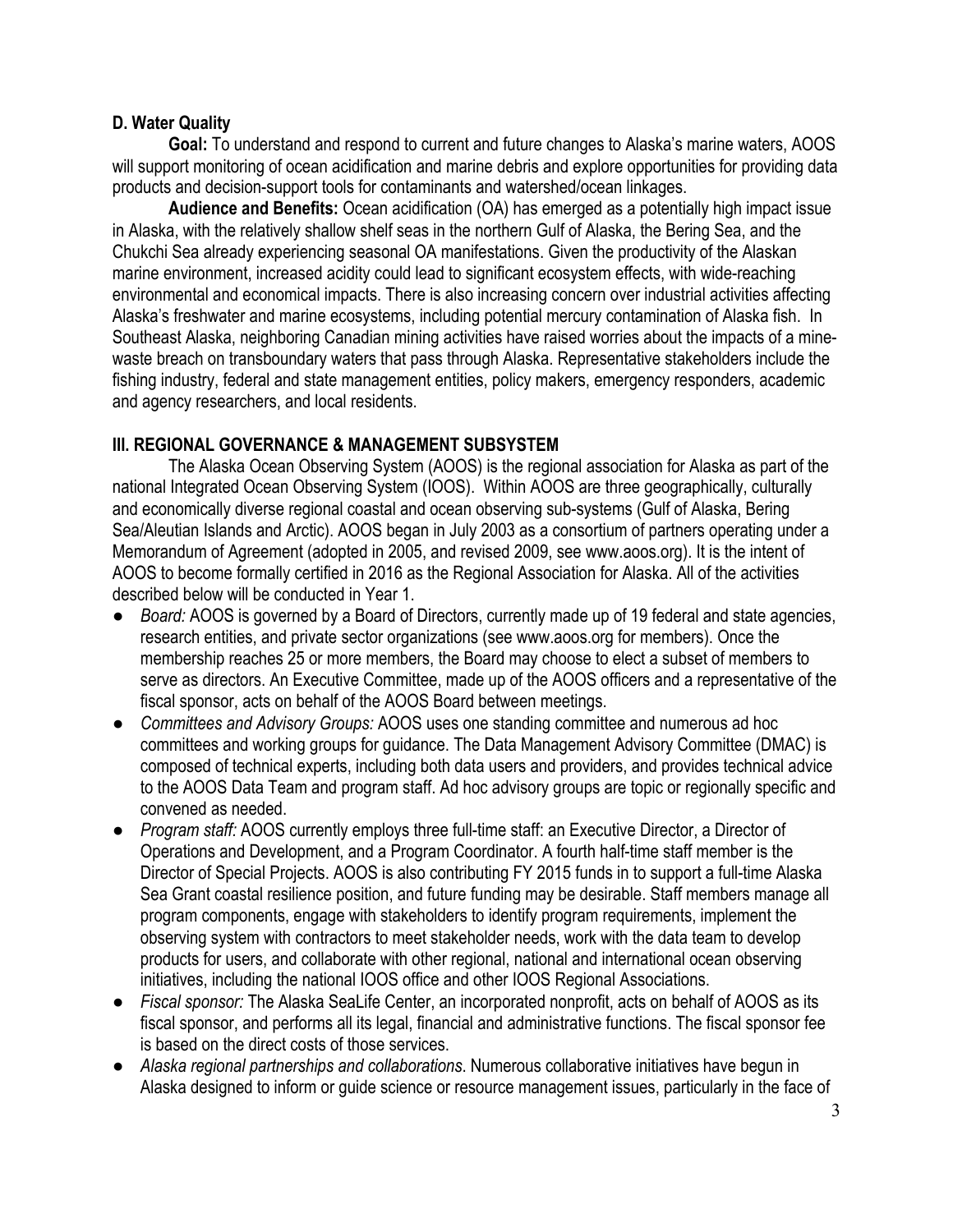climate change. These include the North Slope Science Initiative (NSSI), the Alaska Climate Change Executive Roundtable (ACCER), the Alaska Center for Climate Assessment and Policy Steering Team (ACCAP is the NOAA RISA for Alaska), Alaska Sea Grant and its advisory group, the U.S. Fish and Wildlife Service (FWS) Alaska Landscape Conservation Cooperatives, and NOAA's regional collaboration team. AOOS will continue to be an active participant in all of these initiatives.

● *Process for identifying user needs.* Due to the vast geographic size with limited transportation corridors, and the diversity of coastal and marine issues in the state, the AOOS board determined it would be more effective to use existing communication pathways and forums (advisory committees, professional organizations, conferences and workshops), as well as specific stakeholder engagement events, to provide input to AOOS rather than maintain a standing "stakeholder committee". These activities are summarized in Section IV below and described in more detail in Appendix C.

## **IV. OUTREACH, STAKEHOLDER ENGAGEMENT & EDUCATION**

**Goal:** Our goal is to increase awareness of ocean issues in Alaska and engage with stakeholders to identify and respond to their needs for ocean observations and information products.

**Background:** The AOOS Board has made stakeholder outreach, facilitation, coordination, and partnership building one of the cornerstones of the AOOS program, and the Executive Director and staff devotes significant time to these efforts. AOOS has a strong reputation in Alaska as one of the few multi-agency, multi-disciplinary organizations whose mission includes facilitating and coordinating marinerelated efforts. More details can be found in Appendix C. All of the activities described below will be conducted in Year 1.

### **Objectives and Approaches:**

1. *AOOS website and publications.* AOOS uses its website as its primary outreach tool to feature ocean observing news and highlight data resources and new user products. The site archives all meeting documents and reports, and connects users with the data tools developed by the AOOS data team. AOOS also maintains an active Facebook page, disseminating news and resources to a broad audience, and uses blogs as an outreach tool (see the AOOS Blob Tracker for an example, linked from the AOOS homepage). Hard copy documents continue to make up a central part of the outreach approach, including an AOOS primer, data tools brochures, bi-monthly newsletter, and topic-specific handouts that are widely circulated.

2. *Stakeholder interaction*. Stakeholder activities include hosting AOOS meetings on specific topics, providing demonstrations of the AOOS data portal to targeted user groups around the state, and circulating online surveys to get input on projects and observing gaps. AOOS receives consistent user feedback about the AOOS data portal through a feedback tab on the website, and systematically responds to the submitters, documents and reviews their recommendations, and implements the top priorities.

3. *Stakeholder working groups*. AOOS will continue to facilitate four informal working groups made up of scientific and technical experts and impacted stakeholders. These are: 1) ocean acidification research, monitoring and outreach leading to a statewide OA Network; 2) integrated water level observations network; 3) impacts of the Blob (Pacific anomalies) in Alaska; and 4) long-term observing system coordination and integration. AOOS may respond to other needs as they develop.

4. *Education activities*. Now that COSEE Alaska has ended, AOOS will continue to partner with marine education and outreach entities such as the Sitka Science Center, Prince William Sound Science Center, Alaska SeaLife Center, Kachemak Bay National Estuarine Research Reserve, and the Kasitsna Bay Laboratory to promote virtual field trips, educator lessons plans and other activities.

5. *AOOS Short Film Contest*. AOOS will continue its annual Ocean Film Contest, begun in 2014, to promote ocean issues and awareness of AOOS. The short films showcase a variety of captivating stories to hundreds of viewers in venues around the state, as well as through the AOOS website and Facebook page.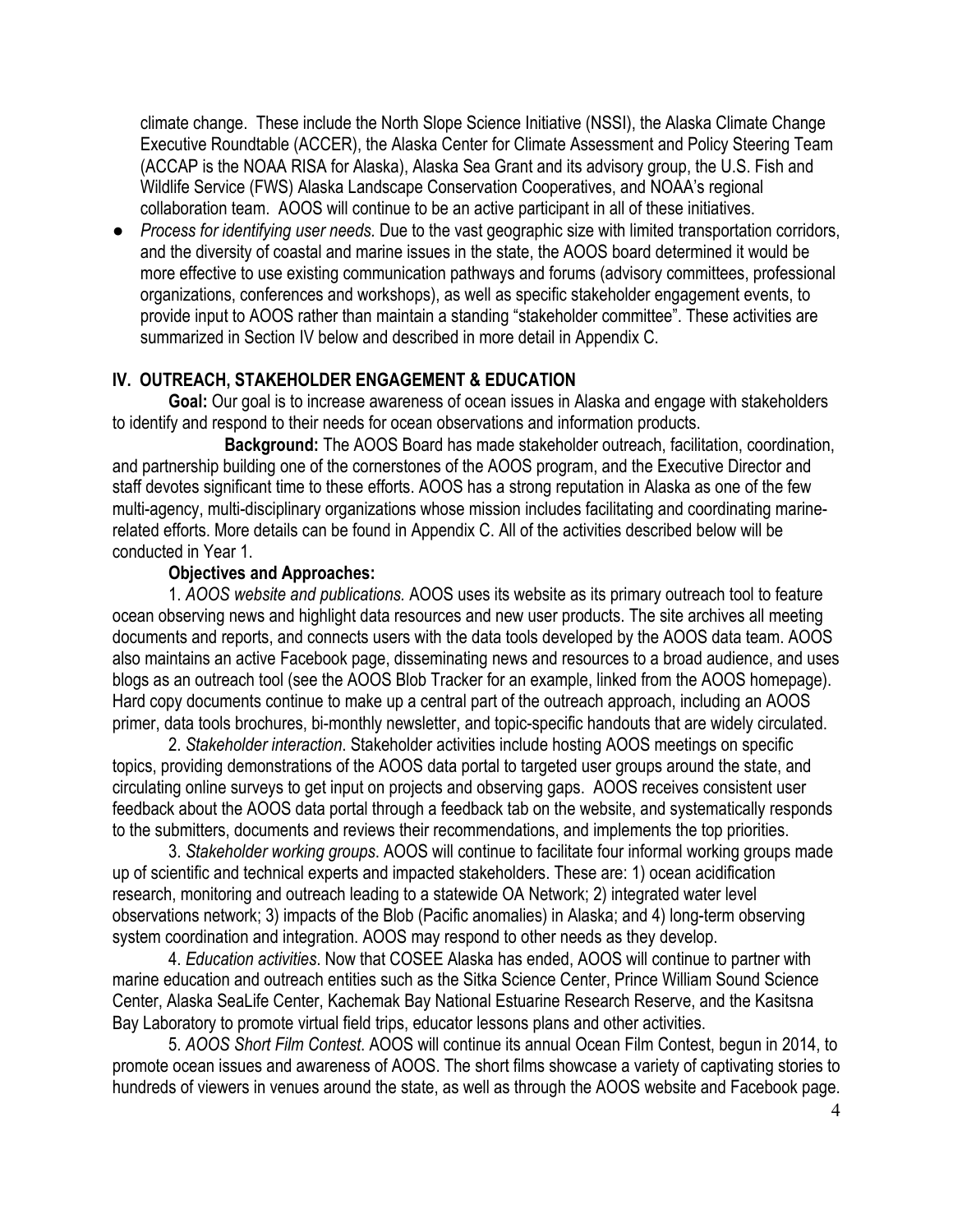6. *Alaska Marine Policy Forum.* Co-hosted with Alaska Sea Grant, AOOS supports bi-monthly teleconferences with participants from across the state interested in marine funding, legislation and state and federal policy issues. Speakers include congressional and state staff, as well as other contributors discussing timely topics.

7. *IOOS Outreach Committee*. AOOS continues to serve on the volunteer IOOS Outreach Committee, which provides a forum for discussing effective outreach strategies and techniques, sharing products and coordinating efforts among the 11 RAs and the IOOS Program Office. AOOS continues to work with other RAs to communicate its impact through shared success stories, training and shared experiences with social media and other tools. The committee intends to meet in person once during the next five years to develop common outreach materials that reflect the federal-regional IOOS partnership, and to develop a strategy for shared outreach (conferences, exhibitions, etc.) and user engagement.

### **V. OBSERVING SYSTEM SUBSYSTEM**

### **A. Overall Approach**

Given Alaska's immense geographic scope, remoteness and harsh environmental conditions, as well as the paucity of existing observations, AOOS is not able to create or sustain the ideal ocean observing system with its current resources. For that reason, the AOOS Board, based on stakeholder and local and scientific expert input, has chosen largely to augment existing observation programs, contribute to observing consortia and fill in key observation gaps with new assets until additional and sustainable funding becomes more readily available.

### **B. Marine Operations**

1. *Sustain weather observations in the Gulf of Alaska (GOA)*. AOOS will continue its efforts to provide accurate, real-time weather observations in Prince William Sound and Cook Inlet. In partnership with the Oil Spill Recovery Institute, the Prince William Sound Science Center (PWSSC) and the Cook Inlet and Prince William Sound Regional Citizens Advisory Councils, AOOS will provide funding in Year 1 to the PWSSC to maintain eight SnoTel weather stations providing real-time web accessible data. Webcam images from these stations are accessed through the AOOS real-time sensor map by pilots, boaters, lodge owners, fishermen, and recreationists, and are one of the most popular resources on the AOOS website. The weather data are used in both real-time and for modeling and forecasting. *If additional funds become available in Years 2-5, more stations will be added, including a site at the Valdez Marine Terminal in Port Valdez and one near Naked Island and Hinchinbrook Entrance in Prince William Sound. Additionally, three land-based anemometers will be installed to monitor barrier jet winds at Hinchinbrook Entrance, Cape Suckling and Icy Cape.*

2. *Increase access to weather observations using AIS.* AOOS will continue its partnership with the Marine Exchange of Alaska (MXAK) in Year 1 to disseminate real-time weather data and forecasts to vessels using Automatic Identification System (AIS) transmitters. By establishing joint weather/AIS stations at existing AIS locations, and installing new stations in remote areas, real-time weather information can be displayed on a vessel's AIS display in a more reliable and clear manner and at greater distances than the method in which weather information is presently disseminated (via VHF radio voice broadcasts). With most commercial vessels required to be equipped with AIS by the International Maritime Organization (IMO) treaties, AIS is one of the most reliable means of communicating weather and other environmental information (e.g., weather, ice reports) to vessels operating in coastal waters out to 50 miles offshore. When complete, the technological solutions will be shared with other IOOS members for nationwide application of this new capability. Overall, this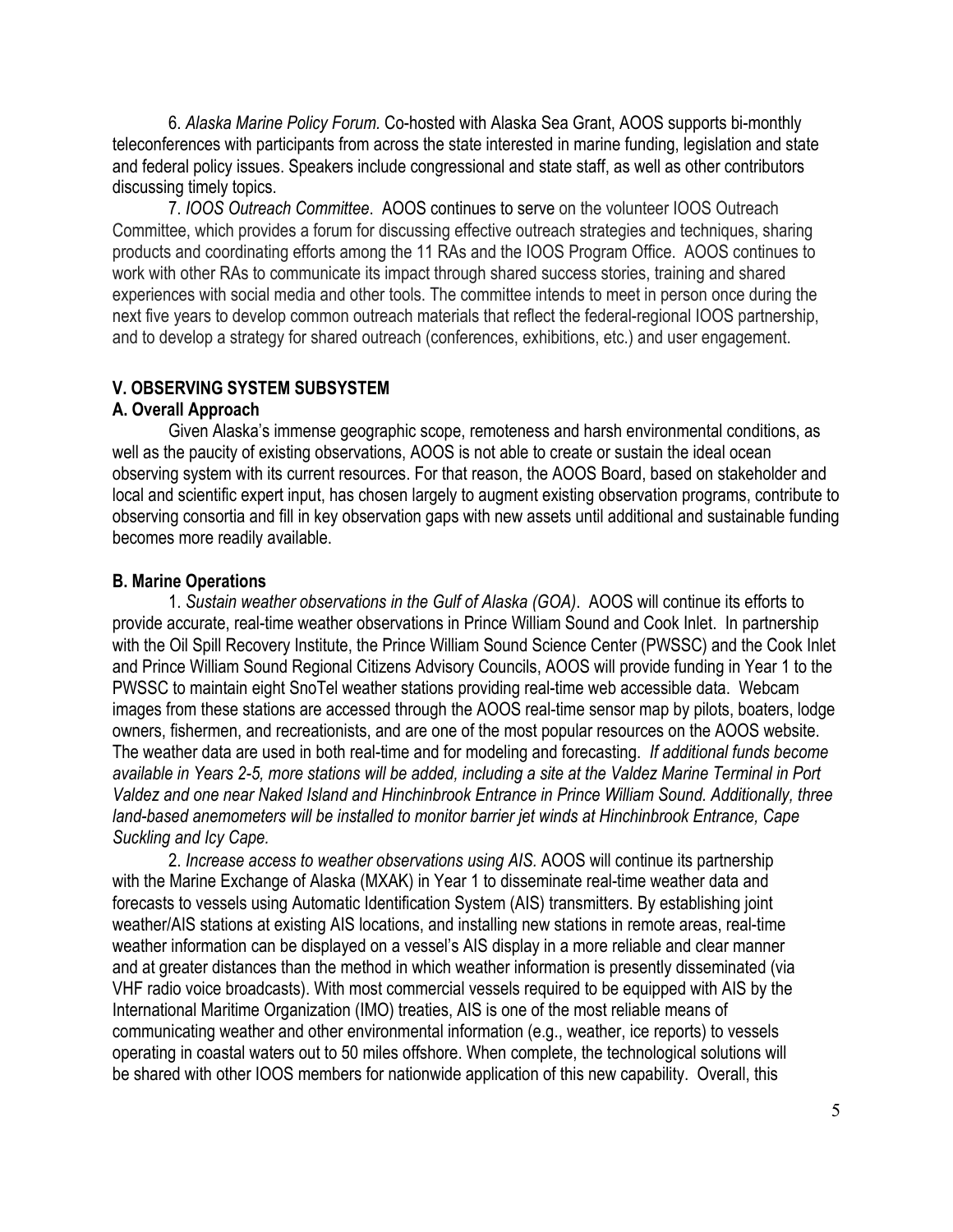will enhance maritime safety throughout all the IOOS regions. In Year 1, at least 2 new stations will be added and maintained, *and in Years 2-5 up to 4 new stations will be added and maintained each year depending on funding levels.* 

3. *Sustain critical wave buoys for navigation safety*. Continued funding in Year 1 will support operation and maintenance of the Coastal Data Information Program (CDIP) buoy in Cook Inlet, jointly sponsored by AOOS and the U.S. Army Corps of Engineers, and the wave buoy in Norton Sound, jointly sponsored by AOOS and the Norton Sound Economic Development Council. Both provide essential real-time sea state conditions for recreational, commercial and subsistence mariners. *With full funding in Years 2-5, up to two additional CDIP wave buoys would be purchased for deployment in Bristol Bay, Prince William Sound or Southeast Alaska, all of which would contribute to implementation of the NOAA National Wave Plan in Alaska.*

4. *Mapping surface currents with high frequency radars (HFRs).* Current funding in Year 1 contributes to the operation and maintenance by the University of Alaska Fairbanks of four HFR sites on the Chukchi and Beaufort Sea coasts (Point Lay, Wainwright, Point Barrow and Cape Simpson). These sites are operational during the open water season, July through mid-November. The project is a joint collaboration with Bureau of Ocean Energy Management (BOEM) and Shell Oil Company conducted in a region of offshore oil exploration. Data are used to guide the development and evaluation of oil spill trajectory models, ocean research, and in real-time for operational applications. *Full funding in Years 2-5 could leverage development of two new HFR sites at key shipping transit areas, including the Bering Strait, Unimak Pass in the Aleutian Islands and Cook Inlet.*

5. *Port of Anchorage observations*. AOOS is initiating collaborations with port managers, barge and cargo companies and the Marine Exchange of Alaska to enhance observations at the Port of Anchorage, which handles 95% of the consumer goods for 85% of Alaska and is one of 19 national strategic seaports for the U.S. Department of Defense. The port's expansion and modernization has the potential of modifying adjacent nearshore ocean conditions, increasing the need for more observations. No funds are available in Year 1 for this activity, but *with full funding in Years 2-5, additional observations in the form of current meters, web cameras, wave buoys and weather stations will make the port safer and more efficient.*

#### **C. Coastal Hazards and Inundation**

1. *Increase water level observations in western and northern Alaska*. Accurate water level observations are key for a number of purposes: 1) to operationally forecast in real-time for storm surge and coastal inundation warning systems; 2) to monitor seasonal changes in river mouth entrances used by tugs and barges delivering fuel and other cargo to Alaska's river-based villages; 3) to establish baseline sea level data for shoreline mapping and tracking sea level trends; and 4) to improve nearshore ocean models for coastal planning, infrastructure development (harbors, airports, etc.) and resource habitat management (e.g., waterfowl), as well as for research purposes. Permanent water level gauges north of the Aleutian Islands are operated at Nome on the Bering Sea, Red Dog at the Kivalina River on the southern Chukchi Sea, and Prudhoe Bay on the North Slope. A fourth gauge is being installed in 2016 in Unalakleet, south of Nome in Norton Sound. These four sea level stations are responsible for providing coverage for almost half of Alaska's coastline. AOOS is partnering with the National Weather Service, NOAA's Center for Operational Oceanographic Products and Services (CO-OPS), Alaska Department of Natural Resources (ADNR), U.S. Army Corps of Engineers, Western and Arctic Landscape Conservation Cooperatives, U.S. Geological Survey (USGS), the University of Alaska Anchorage Arctic Domain Awareness Center (U.S. Department of Homeland Security), and others to develop and implement an Integrated Water Level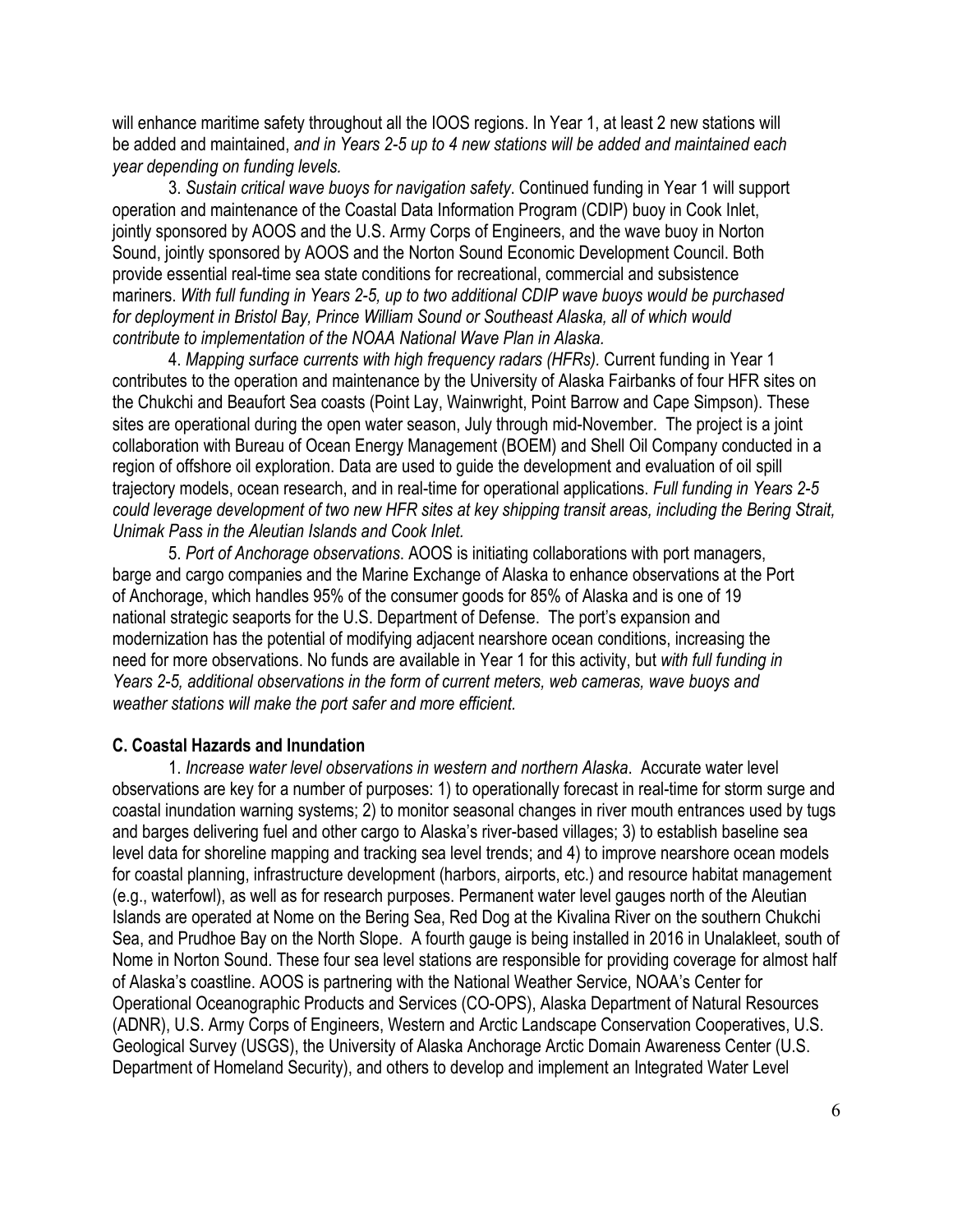Observing Network. AOOS is coordinating the ad hoc water levels working group to help set priorities for various types of water level sensors. Based on the priorities established by this group and AOOS funding, AOOS will support ADNR and the University of Alaska Anchorage to install sensors at village and coastal sites most vulnerable to inundation, flooding and erosion. In Year 1, additional funds have been provided to AOOS by the National Weather Service to continue these activities.

2. *Increase wave observations for water level forecasting and planning*. Wave observations provide real-time sea state conditions and also support water level forecasting and planning. Key gaps remain in implementing the IOOS National Operational Waves Observation Plan in Alaska. No new buoys will be deployed in Year 1, but *with full funding in Years 2-5, AOOS will purchase and install additional 3-5 wave buoys for deployment in key gap regions including the Chukchi Sea, Bristol Bay in the Bering Sea, and in the Gulf of Alaska.* 

*3. Pilot new program for coastal vessel traffic***.** *No funds are available for this in Year 1, but with full funding in Years 2-5, AOOS will develop a proof-of-concept program to field test the use of remote water level sensors at the mouths of key river systems for transmission to tug and barge operators using the Internet and the AIS network*. The unpredictable nature of river mouths increasingly interferes with vessel traffic due to natural variations in channels. Water level patterns are modified by long-term environmental factors, such as permafrost thaw, increased coastal erosion from higher frequency storms, and changes in precipitation. All of these factors put shipping activities at increased risk of grounding and escalates the chances of oil/fuel spills.

4. *Crowd-source non-NOAA hydrographic (water depth) survey data to improve navigation safety.*  The recent incident involving of a vessel near Dutch Harbor Alaska serves as a reminder that the Alaska coastal and shelf bathymetry data are insufficient in many locations for navigation and maritime safety. This has become a red flag issue for the state. AOOS has already been exploring a collaboration with NOAA's Office of Coast Survey and Integrated Ocean and Coastal Mapping Program, the U.S. Coast Guard, Alaska state agencies and the maritime industry to facilitate the collection, aggregation, sharing and reuse of hydrographic survey data by non-NOAA partners. *No funds are available in Year 1 for this, but with full funding in Years 2-5, this project team will develop ways to facilitate third-party data provision, including potential web-based crowd-sourcing tools that enable selection and display of a planned route, online training in minimum standards for calibration and data acquisition, trackline survey guidance, and data storage and archive.*

### **D. Ecosystems, Fisheries and Climate Trends**

#### **D. 1 Sustained Observation Network**

The 2011 AOOS Preliminary year Build-out Plan includes support for a long-term sustained observing network to track climate trends and support ecosystem-based management of fisheries and endangered and threatened species. The goal is to unite these observations – made with moorings, ship and glider transects, instrumented fish and marine mammals, passive acoustic sampling, community observers and other platforms - into a unified system. AOOS is partnering with management agencies, academic partners and the Distributed Biological Observatory (DBO) program to help maintain long time series data collection, develop consistent data collection protocols, synthesize new and existing data, and ensure that data are accessible and usable.

1. *Sustain ship-based sampling along the Seward Line*. AOOS will contribute in Year 1 to a consortium led by University of Alaska Fairbanks (UAF) to support two cruises a year along the Seward Line, the most comprehensive long-term multidisciplinary sampling program in the coastal Gulf of Alaska. This line has been sampled continuously since October 1997, with some measurements dating back to late 1970s. Observations over the past 17 years have fundamentally revised our understanding of the coastal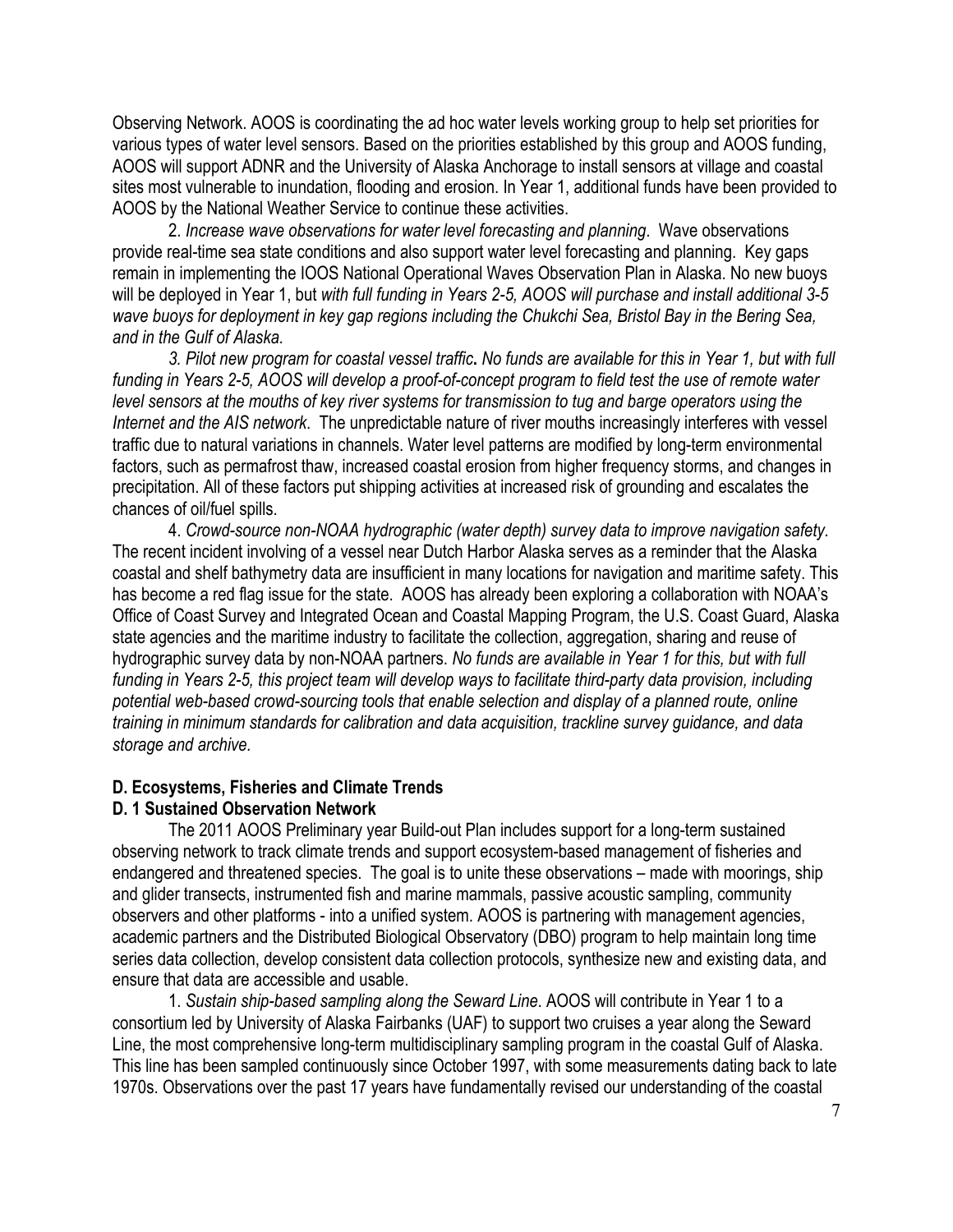Gulf of Alaska ecosystem, which is critical to Alaska's fisheries and subsistence and coastal community economies. *With full funding in Years 2-5, a glider could be purchased to improve spatial and temporal monitoring of this line, and use for opportunistic ecosystem sampling during El Nino and La Nina events in the GOA.* 

2. *Support ecosystem moorings in Alaska's Large Marine Ecosystems*. AOOS is building a network of fully instrumented ecosystem moorings in the Chukchi, Beaufort and Bering Seas and the Gulf of Alaska to serve as year-round anchors for the Distributed Biological Observatory (DBO). AOOS began the ecosystem mooring program with a consortium led by UAF with the first mooring deployed in 2014 in the central Chukchi Sea offshore of Wainwright. This is a critical region for observing the through-flow of water between the northern Bering Sea and the interior Arctic, and a location of large primary productivity in an Arctic shelf sea. AOOS funding in Year 1 will add sensors to this mooring, as well as begin to establish an additional mooring in the Beaufort Sea, with spare moorings and sensors to aid in annual turnaround and maintenance. AOOS funds are used for equipment purchases, with data analysis and operational costs covered by other partners. *With full funding in Years 2-5, additional sensors will be added to existing moorings that are not fully instrumented in the Bering Sea (M8 and M2, supported by NOAA's Pacific Marine Environmental Laboratory) and the Gulf of Alaska (GAK 1, supported by the Exxon Valdez Oil Spill Trustee Council).* 

3. *Pilot use of glider surveys to monitor ocean conditions and marine mammals.* AOOS will continue in Year 1 supporting the pilot implementation of a real-time marine mammal detection system deployed on a Slocum buoyancy controlled glider currently operating in the northeastern Chukchi Sea. This pilot project is testing the capabilities of an AOOS-funded autonomous marine mammal detection and classification system (DMON/LFDCS), designed specifically for sub-Arctic and Arctic species. The pilot project is now in its third year with additional support from the North Pacific Research Board (NPRB), to allow for purchase of a backup glider, refinement of the call library, and support for some of the deployment costs. The glider will operate for six weeks in a biological hot spot in the Chukchi Sea that coincides with Shell Oil Company's oil and gas exploration area. The data are documenting oceanographic conditions and monitoring, and the habitats of bowhead, fin, humpback, North Pacific right, beluga, and killer whales, as well as walrus and bearded seals. All of these species could be impacted by increased human activities in the region, as well as by climate change. *As funding allows in Years 2-5, additional flights could supplement the ecosystem moorings and the DBO surveys.*

4. *Support community based monitoring*. This project combines a key set of standardized geophysical and local expert-driven observations to improve the understanding of interannual to decadalscale change in coastal ice conditions and their impact on human activities. The methodology for advancing these goals has already been developed with strong community engagement and development of a database. Data entry is web-based through a public access portal developed through the Exchange for Local Environmental Knowledge in the Arctic (ELOKA), a project funded by the National Science Foundation. *No funds are available in Year 1, but with full funding in Years 2-5, AOOS will increase the collection of coastal sea ice information at additional villages along the western and northern coasts of Alaska, as part of a community-based coastal ice observation program already piloted by UAF scientists.* 

5. *Use of telemetered animals*. Animal telemetry data are currently being piloted for incorporation into the AOOS Ocean Explorer Portal, and telemetered animals equipped with sensors are increasingly being used to provide broader spatial coverage for ocean monitoring where other platform logistics are not feasible or are too expensive. In Year 1, AOOS will host a regional ATN workshop and build on the data tools developed under VI.6. *With full funding in Years 2-5, AOOS will seek to incorporate additional animal telemetry data into its data portal as it becomes available.*

.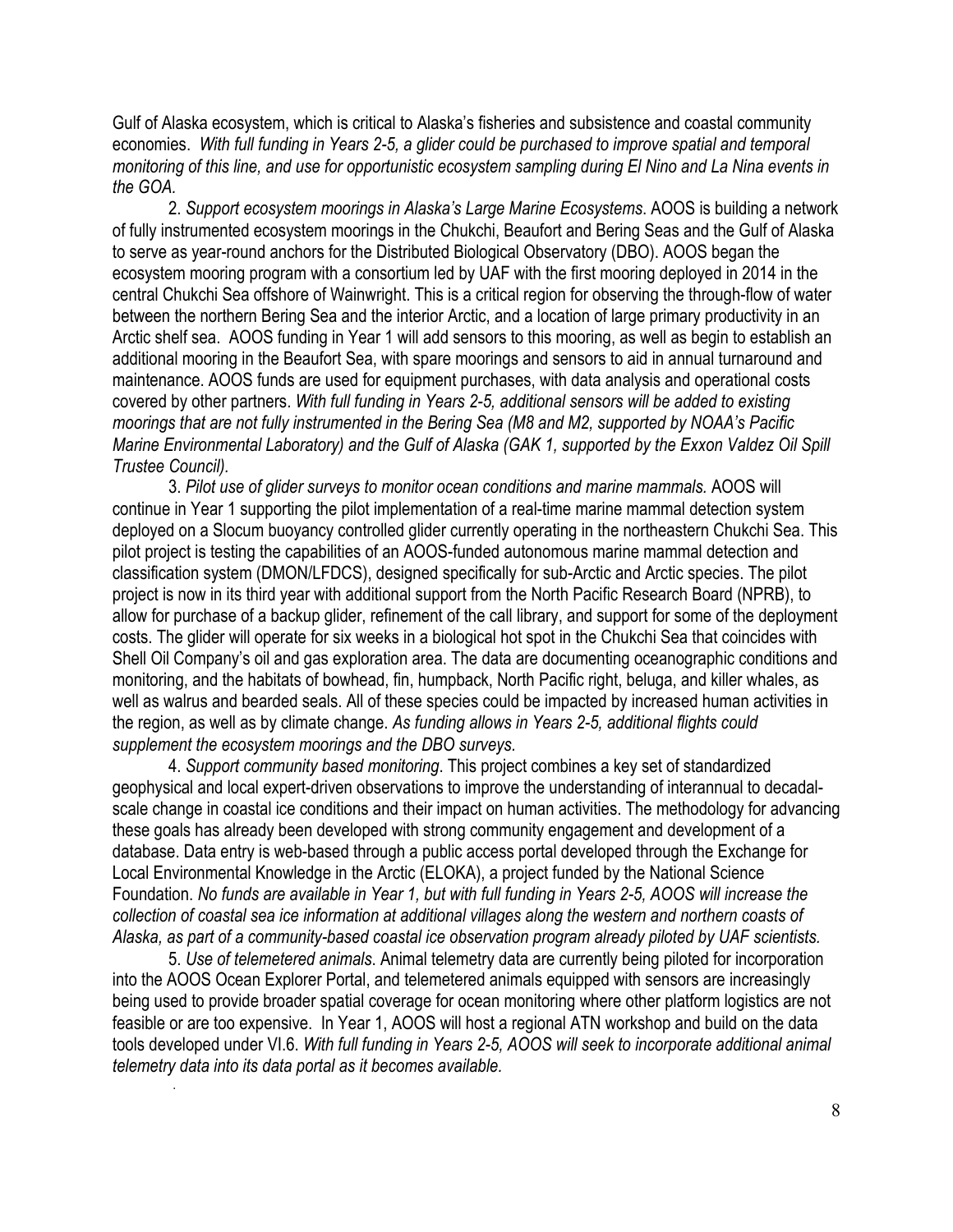## **D.2. Regional sentinel observations**

The AOOS Build-out Plan includes supporting more intensive, shorter-term monitoring activities at key sites around the state, especially in regions with local scientific capacity. AOOS has already begun hosting collaborations among these entities to better coordinate and integrate such efforts. AOOS provides small amounts of funding to these local efforts, which are then leveraged by our partners to develop larger programs. *With full funding, AOOS will be able to provide more support to these and potentially other projects.*

1. *Sentinel monitoring in Prince William Sound (PWS)*. AOOS seeks to meet short-term and longterm fisheries and ecosystem-based management needs by contracting with the PWS Science Center and partnering with the PWS Regional Citizens Advisory Council and the Oil Spill Recovery Institute, to maintain intensive sentinel monitoring in PWS as a Prince William Sound Observing System. Partners are seeking additional funding for glider transects, moorings and ship cruises, and additional sensors and equipment. Priorities for AOOS in Year 1 are to support:

a. *Weather stations*: AOOS will continue to fund the six SNOTEL stations deployed at sea level in PWS since 2005, and two stations at alpine elevations. Each station measures temperature, wind velocity, precipitation, and solar radiation, and includes a webcam. The main mission is to provide real-time weather observations, but also to provide information for hydrological and circulation models, as well as oil spill trajectory modeling.

b. *PWS Ocean Tracking Network***:** AOOS will continue to support a partnership with Dalhousie University's Ocean Tracking Network to operate and maintain six acoustic arrays across the major entrances to PWS (Hinchinbrook Entrance, Montague Strait, and the four Southwest Passages). The array is used to document the movements and survival of marine animals and fish (salmon, sharks, and whales) carrying acoustic tags and how both are influenced by oceanographic conditions.

2. *Sentinel monitoring in Cook Inlet*. AOOS will continue to partner in Year 1 with NOAA/UAF's Kasitsna Bay Laboratory, Cook Inlet Regional Citizens Advisory Council, the Kachemak Bay NERR and the Gulf Watch Alaska long-term monitoring program funded by the *Exxon Valdez* Oil Spill Trustee Council to collect oceanographic data along repeated transects in Kachemak Bay and lower Cook Inlet. Data are used to improve a harmful algal bloom risk assessment tool; support development of risk assessment tools for ocean acidification, pathogens (vibrio) and invasive species; assess estuarine responses to climate change; and provide validation for development of the National Ocean Service's Cook Inlet ocean circulation model and transition of the model to an operational forecast system. *With full funding in Years 2-5, acoustic Doppler current profiler surveys and current meter moorings will be used to measure depthdependent flow in Kachemak Bay and lower Cook Inlet and leverage additional moorings in the inlet.*

3. *Sentinel monitoring in Southeast Alaska*. *No funds are available in Year 1, but with full funding in Years 2-5, AOOS will initiate a new partnership with the Sitka Sound Science Center to enhance its capacity to serve as a sentinel station for Southeast Alaska.* This would include support for oceanographic buoy observations and long-term monitoring of kelp forests and pinto abalone populations as sentinels of climate change.

4. *Sentinel monitoring in other regions*. AOOS will continue to seek opportunistic funding to develop and enhance sentinel monitoring in other regions of the state that have local science capacity and resources to support such operations, such as Kodiak, Pribilof Islands, Kotzebue and Barrow. We will also seek out opportunities to add sensors to existing platforms around the state to enhance local observing capacity, such as adding conductivity sensors to tide stations (that already have temperature measurements) along the coast to better understand large-scale oceanographic changes in salinity.

### **E. Water quality**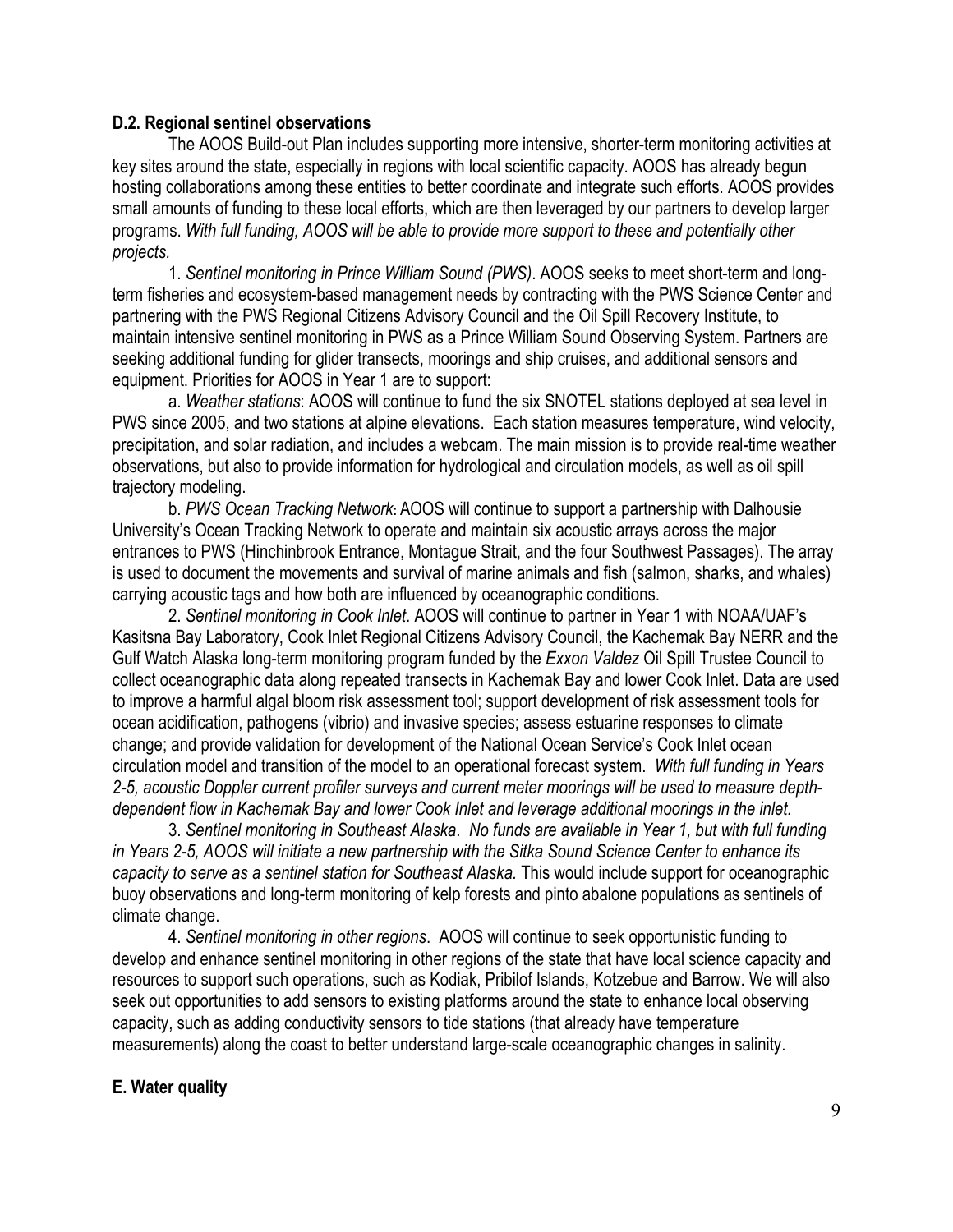1. *Ocean acidification (OA) monitoring.* AOOS will continue to partner in Year 1 with the UAF Ocean Acidification Center and the NOAA OA Program to maintain OA sampling along the Seward Line in the northern Gulf of Alaska during May and September. The data will help quantify the physical and biogeochemical controls on OA in the region, including the influence of glacial runoff, meteorological forcing (upwelling) and longer-term trends caused by climatological forcing. Samples of dissolved inorganic carbon, total alkalinity, partial pressure of CO2, pH, carbonate mineral saturation states, particulate organic carbon, dissolved organic carbon, and oxygen isotopes will be analyzed and combined with observations of specific pelagic and benthic calcifying organisms to monitor how keystone species in the food web are responding to increased intrusion of atmospheric CO<sub>2</sub>. AOOS will also contribute to the consortium that supports two moorings (Bering Sea and Gulf of Alaska) equipped with a surface and bottom sensor package to measure  $pCO_2$ , pH, temperature, salinity, nitrate, oxygen, chlorophyll, and turbidity to quantify the seasonal and interannual variability in the ocean carbonate system. The surface package contains a meteorological and atmospheric monitoring station and transmits both surface water and atmospheric parameters in real-time via satellite telemetry. With funding from the OA Program and the IOOS Marine Sensor Technology Transfer program, "Burkolator" instruments equipped with sensors that measure these parameters have been installed in Seward at the Alutiiq Pride Shellfish Hatchery.

AOOS held an OA technology workshop in winter 2016 to develop a coordinated Integrated Ocean Acidification Monitoring Strategy for Alaska with the multiple partners currently monitoring OA. The goals of the workshop were to identify preferred technologies and methodologies for making accurate and meaningful OA measurements, and to develop a phased approach to a coordinated network. Best practices for sampling and data sharing were also defined to the best state of the technology. *Based on that workshop, we identified priorities for any additional AOOS and partner funding. In Year 1 this included instrumenting a state ferry that routinely transits the Gulf of Alaska and adding an additional Burkolator in Ketchikan. In Years 2-5 we could add OA measurements to cruises, a profiling mooring in Prince William Sound, or additional measurements to coastal sites.*

AOOS also received funds from the NOAA OA Program in Year 1 to establish an Alaska Ocean Acidification Network and support a suite of activities including hosting an Alaska OA website, list serve, State of OA Science workshop, OA expert network, and stakeholder outreach.

2. *Support monitoring of marine debris*. *If funds become available in Year 1 from other sources, or with additional funding in Years 2-5, AOOS could partner with Gulf of Alaska Keeper to monitor the annual accumulation of marine debris on 14 Prince William Sound (PWS) beaches and three beaches in the Gore Point region of the Kenai Peninsula. This effort is part of a long-term study to determine the annual accumulation of marine debris in PWS and the northern Gulf of Alaska shoreline. Debris from container spills and the 2011 Fukushima earthquake are now being tracked.*

3. *Support for monitoring for contaminants*. Contaminants in Alaska's waters may be an increasing problem in the future, especially as industrial activities continue to develop in the watersheds that feed into Alaskan waters, and with increased shipping activities throughout the state. ADEC is currently testing for mercury concentrations in marine fish and identifying any potential public health risks due to consumption of effected species. The Alaska Department of Natural Resources is concerned about watershed and local impacts of large-scale mines. Contaminant monitoring is very expensive, so these efforts are limited. The AOOS Board has asked staff to monitor current activities and consider ways to provide data integration or supportive data for these agency efforts.

### **VI. DATA MANAGEMENT & COMMUNICATIONS SUBSYSTEM**

**Goal:** The goals of the AOOS Data Management and Communications Subsystem are to serve as the Alaska regional data assembly center (DAC) for Alaska coastal and ocean data collected by AOOS as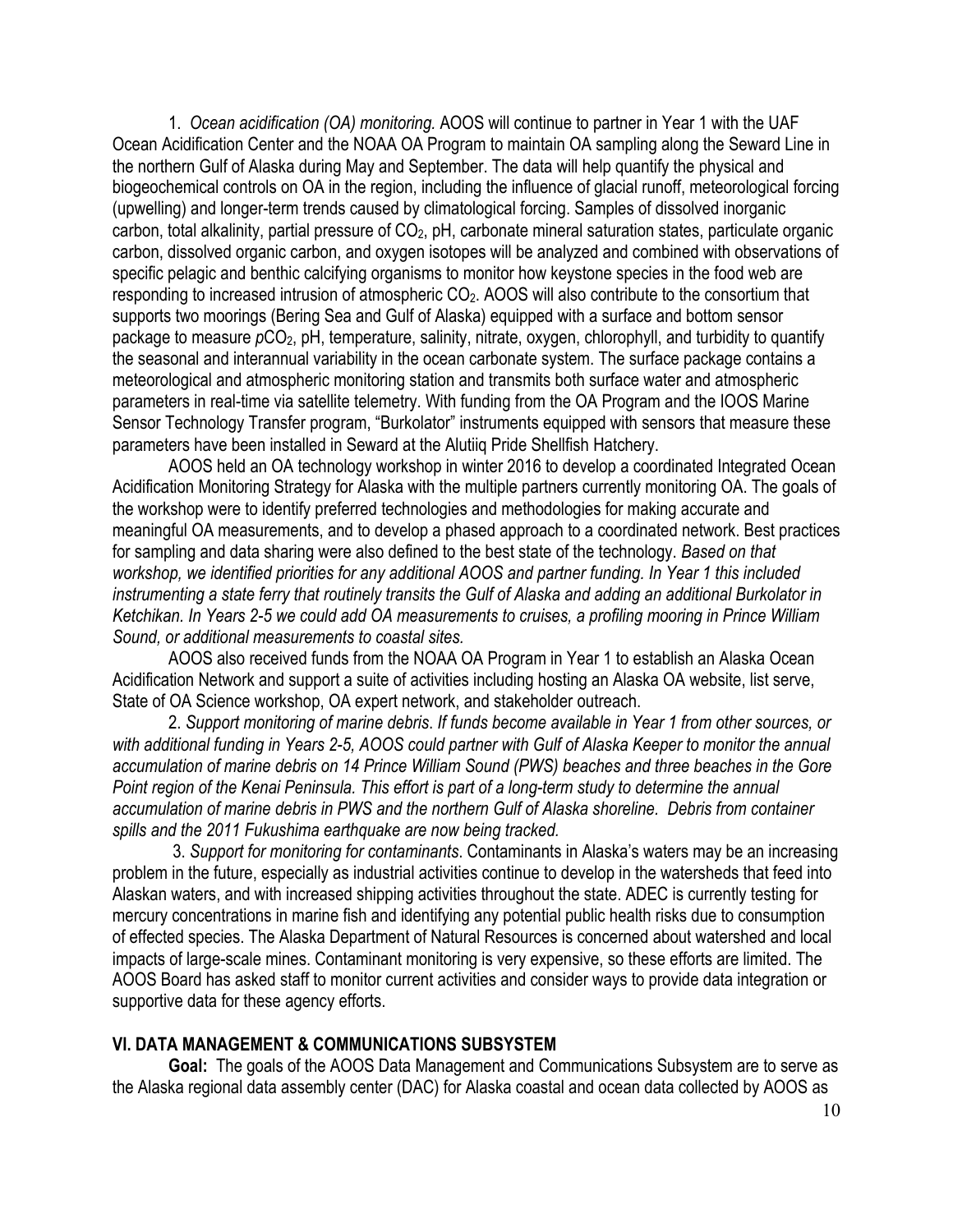well as other federal, state, local, private and tribal entities; leverage collaborations with other IOOS regional associations; and develop data and information products to meet stakeholder needs.

**Background:** AOOS supports a data management system that allows a complex array of oceanographic data types to be well organized, accessible, and understandable. Working on behalf of AOOS with AOOS staff and other partners, Axiom Data Science has developed the AOOS data system to be a scalable, open source platform that uses existing and emerging software resources, high performance compute clusters and interoperability services consistent with IOOS standards and protocols (see Appendix D for more details). In its current capacity, the AOOS regional Data Assembly Center is the largest data management service in this region.

Developing functional standalone DMAC systems is laborious, time consuming and expensive. IOOS regional associations are similar to one another in that their DMAC systems must meet IOOS DMAC requirements and each regional association must support the local needs of their constituents. The AOOS data framework is now able to directly leverage and benefit from the systems, capabilities and lessons learned through Axiom's contractual support for data management and communications (DMAC) activities for the Southeast Coastal Ocean Observing System (SECOORA, which began summer 2015), Central and Northern California Ocean Observing System (CeNCOOS) and the Integrated Ocean Observing System (IOOS). These relationships will increase access to and use of data by all user groups, allow AOOS data management staff to rapidly develop new capabilities and tools to meet a variety of user needs, and reduce costs and increase performance. In Year 1, all of the activities below will be continued.

## **Objectives and Approaches:**

1. *Support the cyberinfrastructure that underpins the AOOS Data Assembly Center.* The AOOS data contractor, Axiom Data Science, will ensure that the AOOS data system is healthy, secure and monitored, respond to system problems, and map out future upgrade and expansion strategies. This task includes the support, cultivation and expansion of both the hardware and software, which enable the AOOS data management system to function. Axiom staff will also focus on extending the capabilities of the existing AOOS cyberinfrastructure by exploring and implementing new software server technology. Physical hardware configurations will be optimized and additional server resources deployed to power applications and functionality that are requested by the user community and required for the multiple, integrated-research efforts that AOOS supports. Axiom will work with the broader IOOS community to implement protocols for applying Quality Assurance of Real Time Ocean Data (QARTOD) checks to existing real-time data feeds. This is a database-level enhancement that will ensure quality control is performed on all real-time data being archived and served out of the AOOS data system.

*2. Maintain and enhance the Ocean Data Explorer.* The Ocean Data Explorer is the flagship statewide data portal for AOOS and includes tools to visualize and explore oceanographic and coastal data across Alaska. The custom-built tools allow for dataset cataloging, elastic searches, automated and custom visualization, time-series exploration and extraction, data downloading using static files and multiple interoperable web services, map representation of multiple data layers, and more. This objective focuses on maintaining the portal's backend data storage as well as the front-end user interface. Activities consist of monitoring and documenting the use of the portal, and integrating user feedback and emerging technologies into future system iterations. These include further implementation of AOOS lite (useful for mobile phone and low bandwidth AOOS Web access), and "myAOOS" personalized functions. Future development activities range from visualizing more complex data types (gliders, animal telemetry, CTDs) to providing next generation visualization capabilities to users (e.g., Ocean in 4D).

3. *Maintain and provide access to existing and new products*. Existing products supported by AOOS include the AOOS Real-time Sensor Map, Research Assets Map, Model Explorer, Sea Ice Atlas, and the Cook Inlet Response tool. AOOS is also supporting development of a smart phone application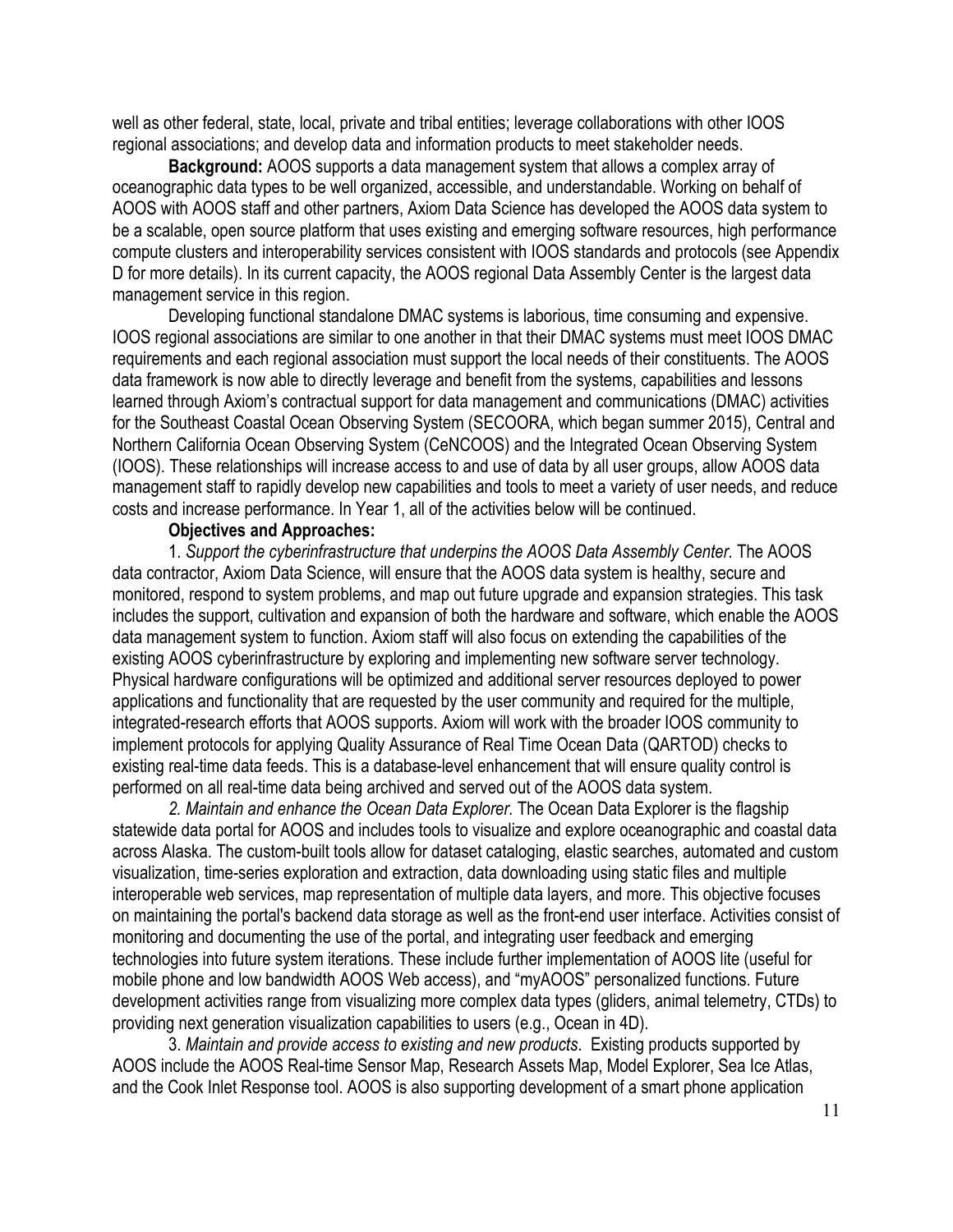targeted at users in remote Arctic communities. Based on input from the AOOS Data Management Advisory Committee, new products could also include specialized data portals, products or tools for particular subregions or unique Alaska stakeholder groups (e.g., recreational or commercial fisheries, emergency planners, etc.), or topical issues such as Arctic shipping, ocean acidification, and community based monitoring.

4. *Maintain and provide access to existing and new data sets.* As the regional Data Assembly Center for Alaska, AOOS has prioritized ingestion of valuable physical, biological and chemical data sets collected primarily by federal and state agencies, academic partners and large ecosystem research programs. AOOS provides data management services for many of those programs, including the Russian American Long Term Census of the Arctic, Marine Arctic Research Ecosystem Study, Arctic Marine Biodiversity Observing Network, Arctic Ecosystem Integrated Study, components of the Distributed Biological Observatory, and Gulf Watch Alaska and Herring Research and Monitoring Program. By providing these services (with costs reimbursed) through use of the Research Workspace (a cloud-based data management application designed for storing, documenting and sharing data among members of scientific communities), AOOS has access to all data for inclusion in the AOOS Ocean Data Explorer. We will continue to pursue other funding to ingest other priority data sets.

5. *In collaboration with other IOOS regional associations (RAs), develop cross-regional and USwide data products*. AOOS will work with the other IOOS RAs over the course of the funding cycle to enhance and standardize stakeholder access to data, services and interfaces. This will be done by collaborating with other RA staff to agree on common access methods to existing data services through the use of Application Programming Interface (APIs) and interoperability systems (WMS, WFS, WCS and SOS). It will also include discussing standardized interfaces for exploring and downloading data that focus on data and products common to all regions (e.g., glider data, model nowcasts and forecasts, key climate variables). AOOS spearheaded the development of the data portal and catalog interfaces currently used by AOOS and CeNCOOS and soon by SECOORA, and converging on common data interfaces is one step in providing a consistent "look and feel" for IOOS stakeholders that use data from more than one region.

5. *Collaborate with other state, regional, national and international data management programs.* Axiom Data Science will work closely with the AOOS Data Management Committee and actively participate in national IOOS data management committees and teams. They will also participate in Alaska's Federal-State Data Integration Working Group and develop partnerships with other existing data management systems in Alaska and the Arctic, including those for the USGS Oceanographic Biological Information System (OBIS), the Arctic Observing Network (AON) and the Sustained Arctic Observing Network (SAON).

6. *Provide support to national IOOS Data Management and Communications Program.* In Year 1, AOOS will augment and maintain the i52n SOS server and supporting software packages; continue enhancements to the Environmental Sensor Map and its integration with the IOOS Catalog; develop tools for users producing animal telemetry data sets which streamline the data management process and accelerate integration into relevant data assembly centers (ATN DAC); develop a scalable methodology for storing and querying the national AIS data set assembled by the NOAA Office of Coast Survey; improve tools for preserving High Frequency Radar (HFR) output and allowing for reprocessing HFR data; and support and enhance USGS Coastal and Marine Geology Program portals.

#### **VII. MODELING, ANALYSIS & PRODUCT DEVELOPMENT SUBSYSTEM**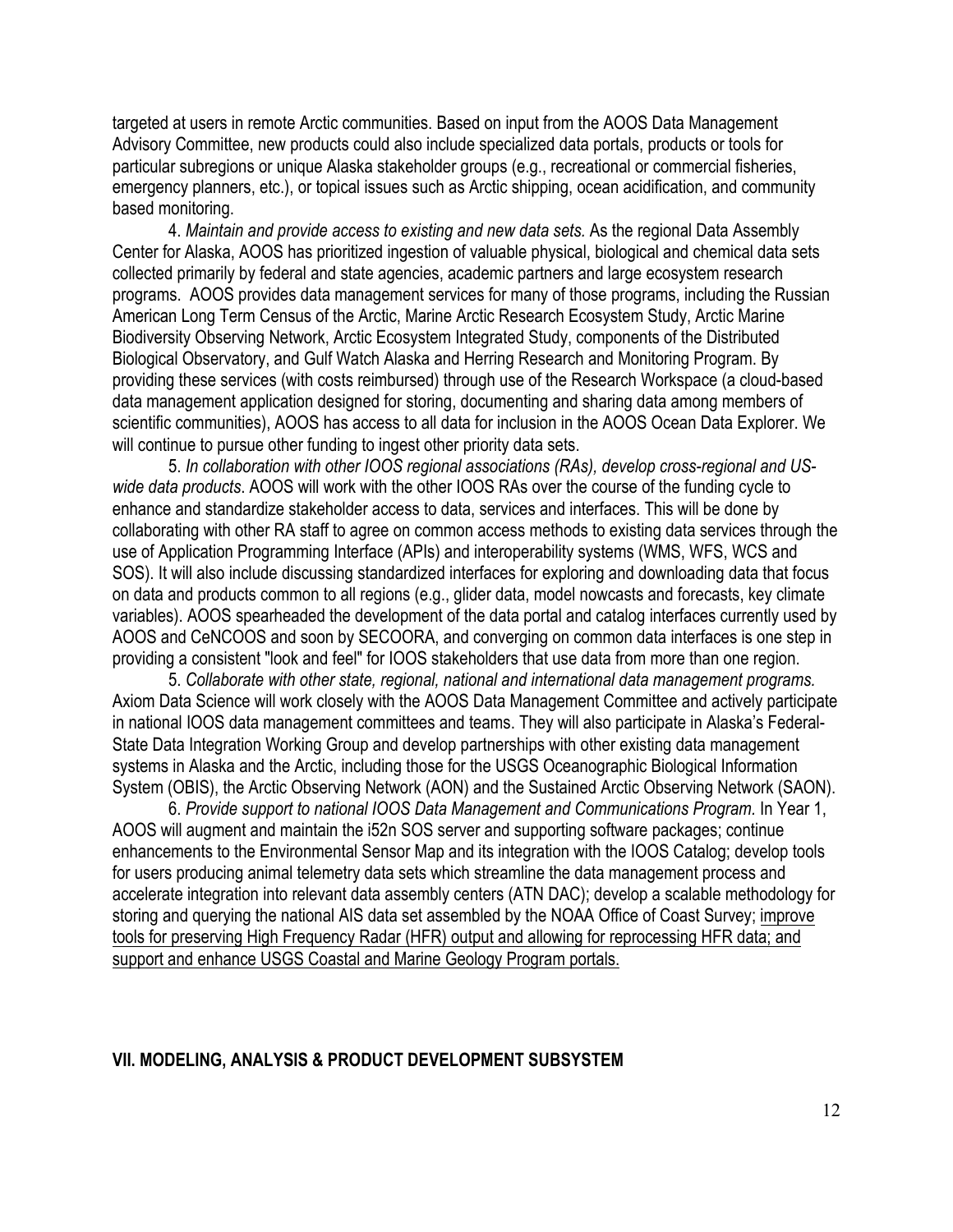**Goal:** The goals of this component are to increase the accuracy, reliability and scope of operational ocean products and services for Alaska, add value to existing data and models and develop new products based on stakeholder needs.

**Background:** AOOS originally proposed to expand ocean modeling efforts initiated in Prince William Sound into a statewide modeling and forecasting framework. Because of the extensive geographic area, paucity of *in situ* observations, limited AOOS resources and lack of support from other potential funders, this has not proven to be a realistic approach. Depending on the amount of funding available, we now propose instead to focus on three main objectives described below:

# **Objectives and Approaches:**

1. *Support in Year 1 existing models and data products developed with prior AOOS funding.*

- a. Continue annual updates to the Historical Sea Ice Atlas, the Research Assets Map, and the Yukon-Kuskokwim Chinook Run Timing Forecast.
- b. Continue development of a prototype *AIS Vessel Tracking Tool.* The Marine Exchange of Alaska's Automatic Identification System (AIS) data archive is a valuable source of information that tracks shipping trends across several dimensions (space, time, ship velocity and type). However, the extensive data archive with over 1 billion records prohibits expedient analysis of the entire time series. Raw data are accessed by users either through one-off data requests or a subscription service from the Marine Exchange, but exhaustive processing is required to produce tangible products that, for example, reveal ship route trends in the region. Axiom is working on increasing the accessibility and reuse of this data resource by developing an advanced spatial/temporal analytic interface powered by high performance computing techniques. The continued effort will significantly increase the accessibility of the AIS data archive by resource management, scientific and policy communities. Products will include output from advanced graphical analytics, such as dynamic heat maps, which show density of shipping routes. It will also allow for user-enabled inputs, and offer interactive graphics that display regional spatial and temporal trends, as well as data overlay capabilities (e.g., mapping vessel traffic patterns over marine mammal migration routes).
- c. *Continue to assess long-term support for operating the ROMS model for Prince William Sound (PWS) and Gulf of Alaska (GOA).* AOOS may continue supporting the PWS and GOA real-time nowcast/forecast operational Regional Ocean Modeling System (ROMS). The model consists of a 3 level nested configuration covering PWS at 1-km resolution, the northeastern GOA at 3-km, and the northeastern Pacific Ocean at 9-km. Nowcasts and forecasts are produced daily, and images, analysis and model output are published daily on the AOOS Model Explorer.
- d. *Continue support for AOOS Model Explorer and increase capabilities.* The AOOS data team is exploring methods for serving four-dimensional (4-D) and higher datasets via THREDDS, ncWMS and other NetCDF data management and interoperability systems.

*2. Develop select new modeling and data products that are priorities for stakeholders. With full funding in Years 2-5, AOOS would:*

- a. *Develop a "State of Alaska's Coasts and Oceans Report"*. Building upon the existing Arctic Report Card, National Marin*e Fisheries Service (NMFS) Ecosystem Report Cards, Alaska Climate Assessment, the developing Integrated Ecosystem Assessments,* and the PICES Status of the North Pacific Ocean, AOOS will work with partners to produce an annual status report that is electronic and web accessible, but also includes a brief summary document in hard copy. This would be a signature AOOS product and complement the existing AOOS Ocean Data Explorer, providing a comprehensive annual assessment of the state of Alaska's oceans and coast.
- b. *Develop new products prioritized by stakeholders.* Stakeholders have identified numerous product needs. AOOS will focus on these priorities for new product development efforts, including a higher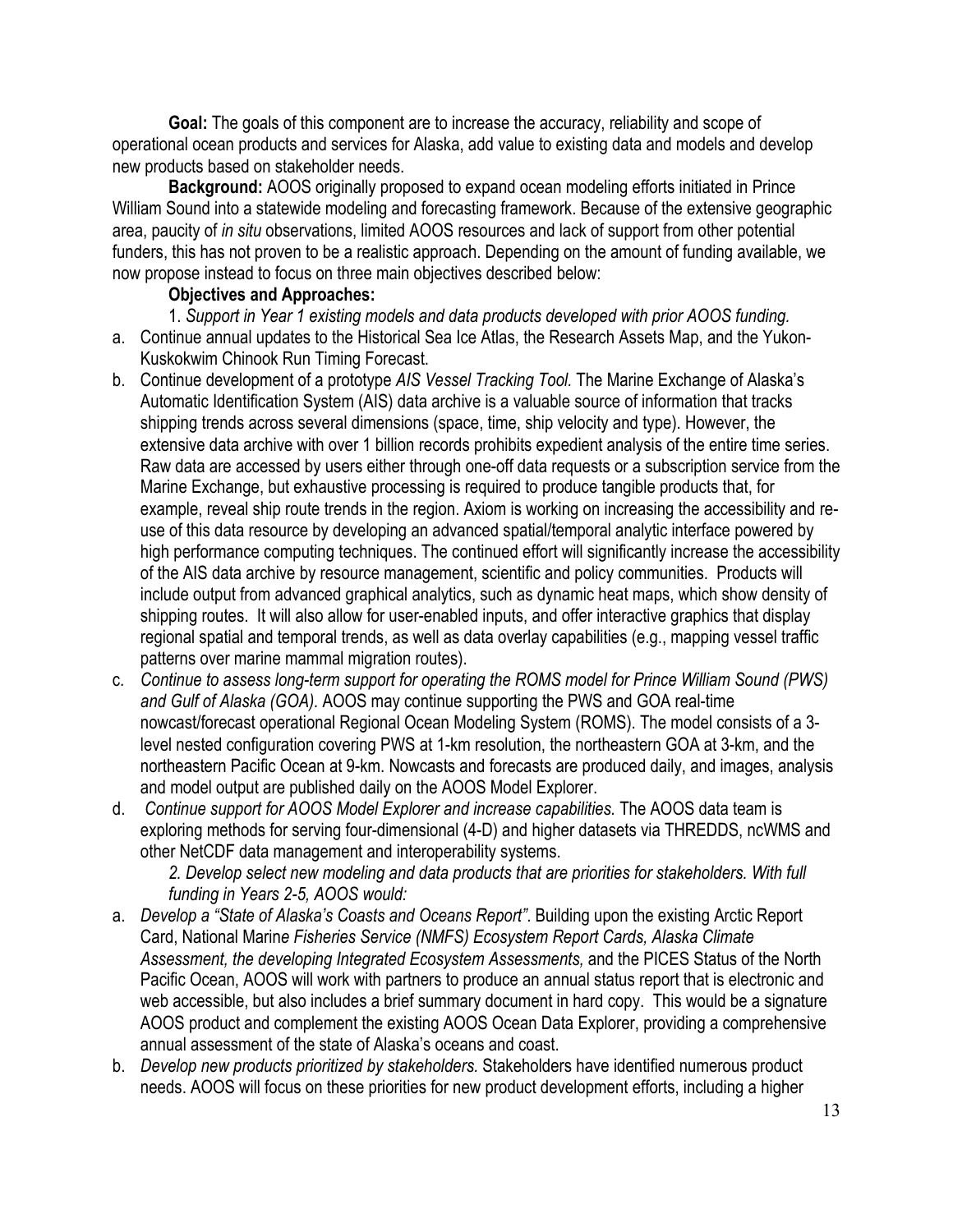resolution historical sea ice atlas, additional fishery run timing forecasts, ocean climatologies, a particle trajectory tool, and spatial analysis tools to analyze vessel traffic corridors for planning purposes.

c. *Develop new web-based model evaluation tools*. Sophisticated model evaluation tools will better enable managers, scientists, educators and stakeholders to assess model output quality. Advanced tools could be developed to compare these outputs against each other through model-to-model comparisons, and assess model framework utility through model observation comparisons. The AOOS data system currently allows users to place a virtual sensor to extract time series data at a point and specific depth within a numerical modeling grid. AOOS plans to expand upon this capability by developing tools that extract virtual transects (depth curtain profile over a line at a specific time instance) and virtual profiles (changing depth profile over time at a specific location). Users will also be able to directly compare *in situ* observational data from sensors, buoys, gliders and profiling instruments (ADCPs and CTDs) against modeling outputs.

*3. Initiate the Alaska Modeling Testbed*. In Year 1 we will continue to seek partner funding for this initiative, and if the decision to eliminate funding support for the PWS ROMS model is made, contribute funding to its implementation. Similar to the IOOS Coastal Ocean Modeling Testbed (COMT), the mission of the AOOS Modeling Testbed effort will be to accelerate the transition of advances from the coastal ocean modeling research community to improved operational ocean products and services for Alaska, and thereby increase the accuracy, reliability, and scope of Alaska operational coastal and ocean forecasting products. For AOOS, a modeling team will be assembled to develop the program's mission, objectives, and criteria for proposals (e.g., must solve a specific modeling problem, validate an existing model, add operational value to an existing model, etc.). The criteria will be used to select candidate projects, considering a number of factors, including the current status of model in question (e.g., existence and functionality of a model versus building a model from the ground up). Model status will be balanced with stakeholder-identified needs, model priorities and potential for leveraging. Preliminary discussions have been held between AOOS and NOAA National Weather Service on the new Arctic Testbed, and there is the potential for future collaborations on that effort. Two potential modeling needs have already been identified for Year 1 with potential funding partners:

- a. National Ocean Service (NOS): Add value to the NOS Coast Survey Development Laboratory (CSDL) circulation model for Cook Inlet by using hindcast model runs to develop decision support tools. Tools could include particle trajectory analysis (oil spill response planning, larval transport for shellfish), residence time (harmful algal blooms, oil spills), resource management (current/future environmental conditions for crab and groundfish distribution and herring spawning) and climate change scenario testing (impact of snowpack melt and precipitation changes, timing of seasonal changes).
- b. Improve existing circulation models (AOOS ROMS, NOAA GNOME, and Alyeska ATOM) to include surface and subsurface currents in Port of Valdez, home to the Valdez Marine Terminal and tanker loading activities. This would improve our understanding of how oil may move and disperse in confined regions.

| Program<br><b>Components</b> | Year 1    | Year 2   | Year 3   | Year 4    | Year 5    | Total      |
|------------------------------|-----------|----------|----------|-----------|-----------|------------|
| Management &                 |           |          |          |           |           |            |
| Outreach                     | 632,853   | 640,668  | 657,856  | 675,563   | 693,853   | 3,291,886  |
| Observing                    | 1,020,549 | ,983,300 | ,980,366 | 1,962,684 | 1,945,354 | 13,711,422 |

# **VIII. PROJECT BUDGET**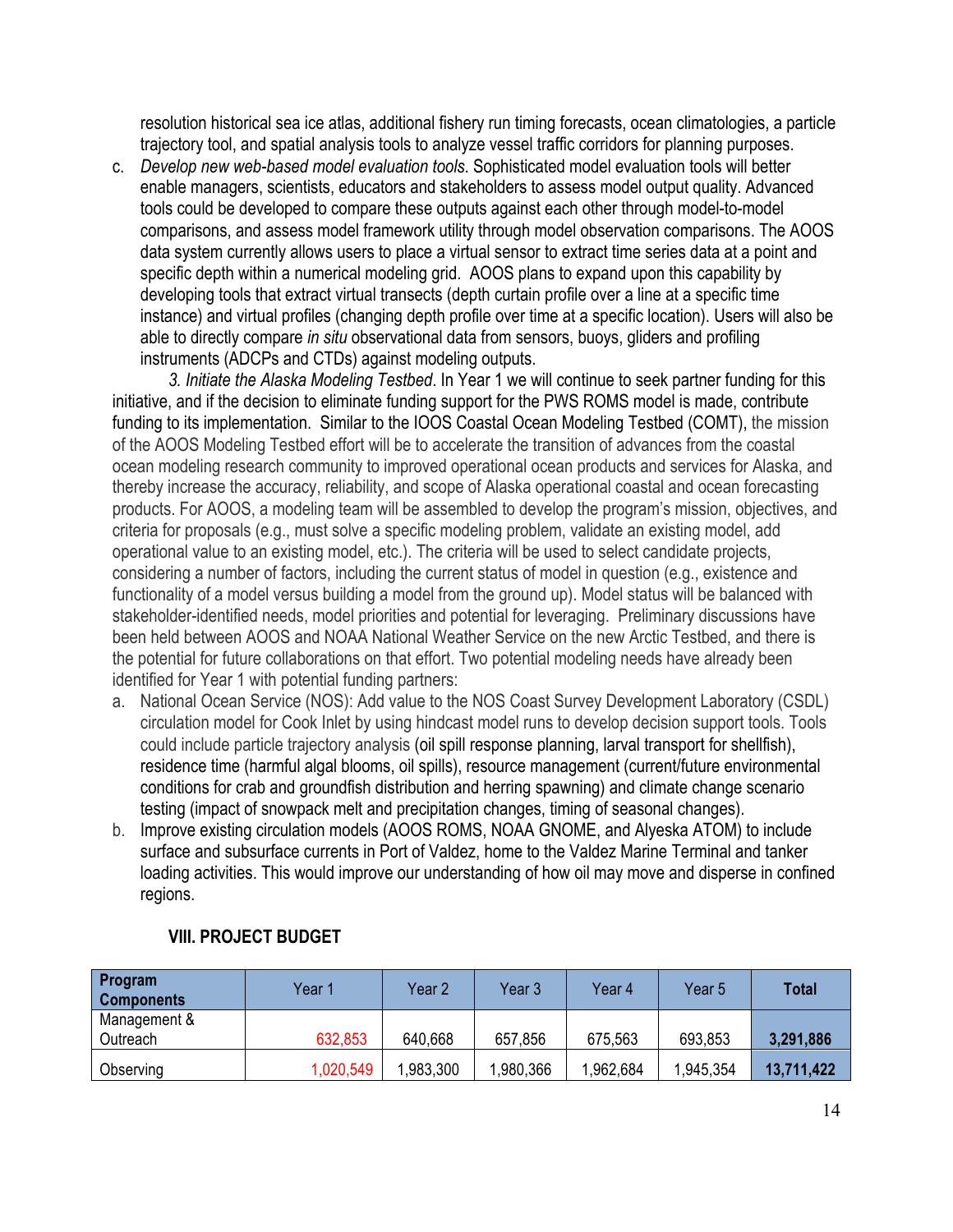| Data Management           | 540,000   | 600,000   | 600,000   | 600,000   | 600,000   | 3,000,000  |
|---------------------------|-----------|-----------|-----------|-----------|-----------|------------|
| Modeling & Products       | 465,538   | 587,937   | 573,683   | 573,658   | 572,698   | 2,956,217  |
| <b>Fiscal Support Fee</b> | 112,540   | 188,095   | 188,095   | 188,095   | 188,095   | 940,475    |
| Total                     | 2,771,480 | 4,000,000 | 4,000,000 | 4,000,000 | 4,000,000 | 18,771,480 |

*Detailed budget information.* Appendix A includes an overall project budget and budget narrative, as well as budget information for all subawards. A holdback of \$25,000 in Year 1 is requested for NOAA Kasitsna Bay Laboratory (Holderied) to perform activities described above. AOOS wishes for NOAA to retain these funds and have them used by the specified NOAA office. No equipment described in this proposal is available for lease. All items require a direct purchase.

*Base capacity and enhancements.* AOOS has submitted a budget request for \$2,771,480 for Year 1, and \$4 million a year for Years 2-5, which would minimally meet the need for ocean observing activities in Alaska. Appendix E describes the activities that would occur under the three funding scenarios (\$1.5M, \$2.5M, and \$4M). This proposal focuses on the \$2.5M scenario since that is closest to our current funding level. Under all three funding scenarios, program staff and the data management team would stay roughly the same since these are AOOS Board priorities. The primary difference is in the extent of proposed observations and equipment purchases, and resources devoted to modeling.